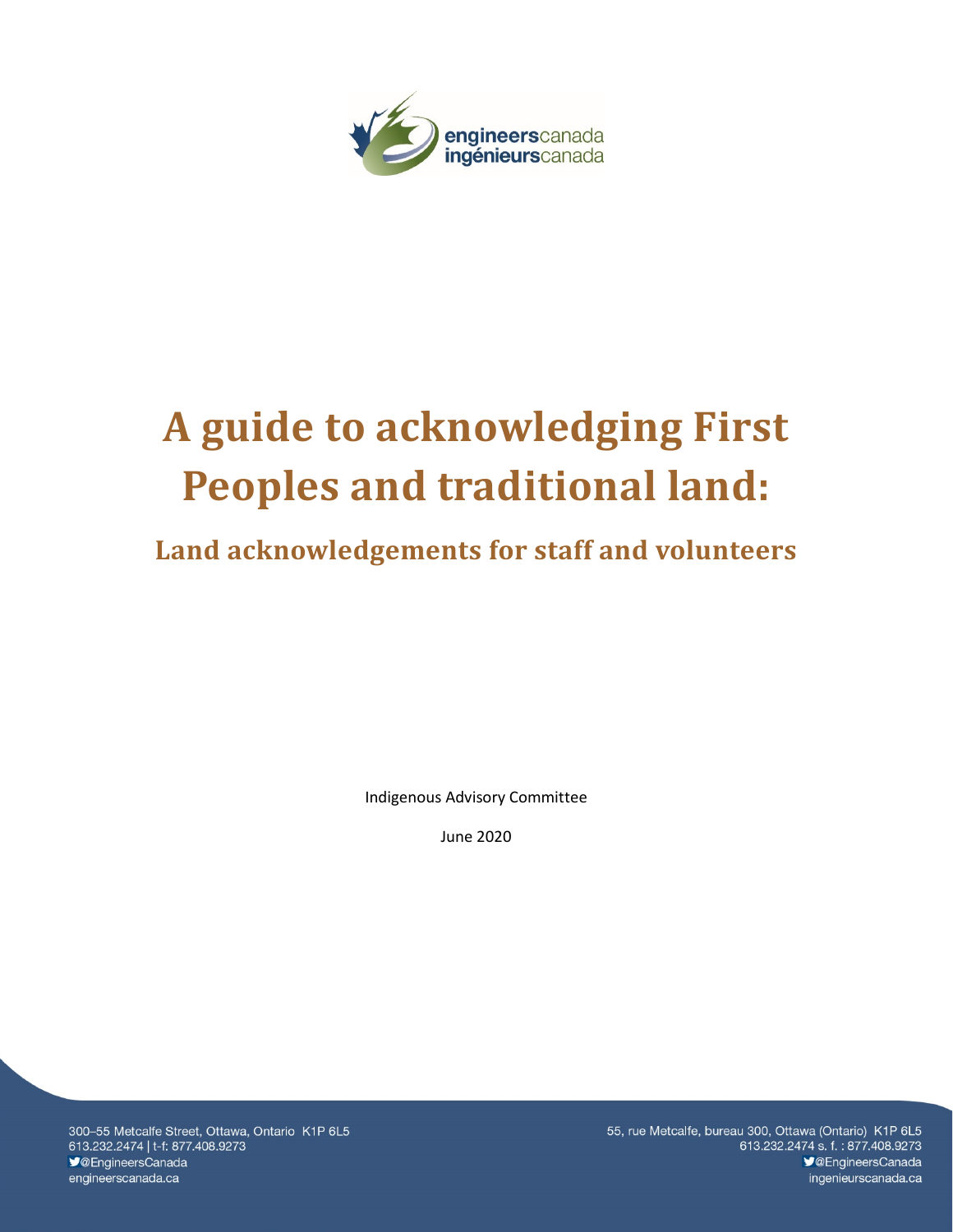# <span id="page-1-0"></span>**Contents**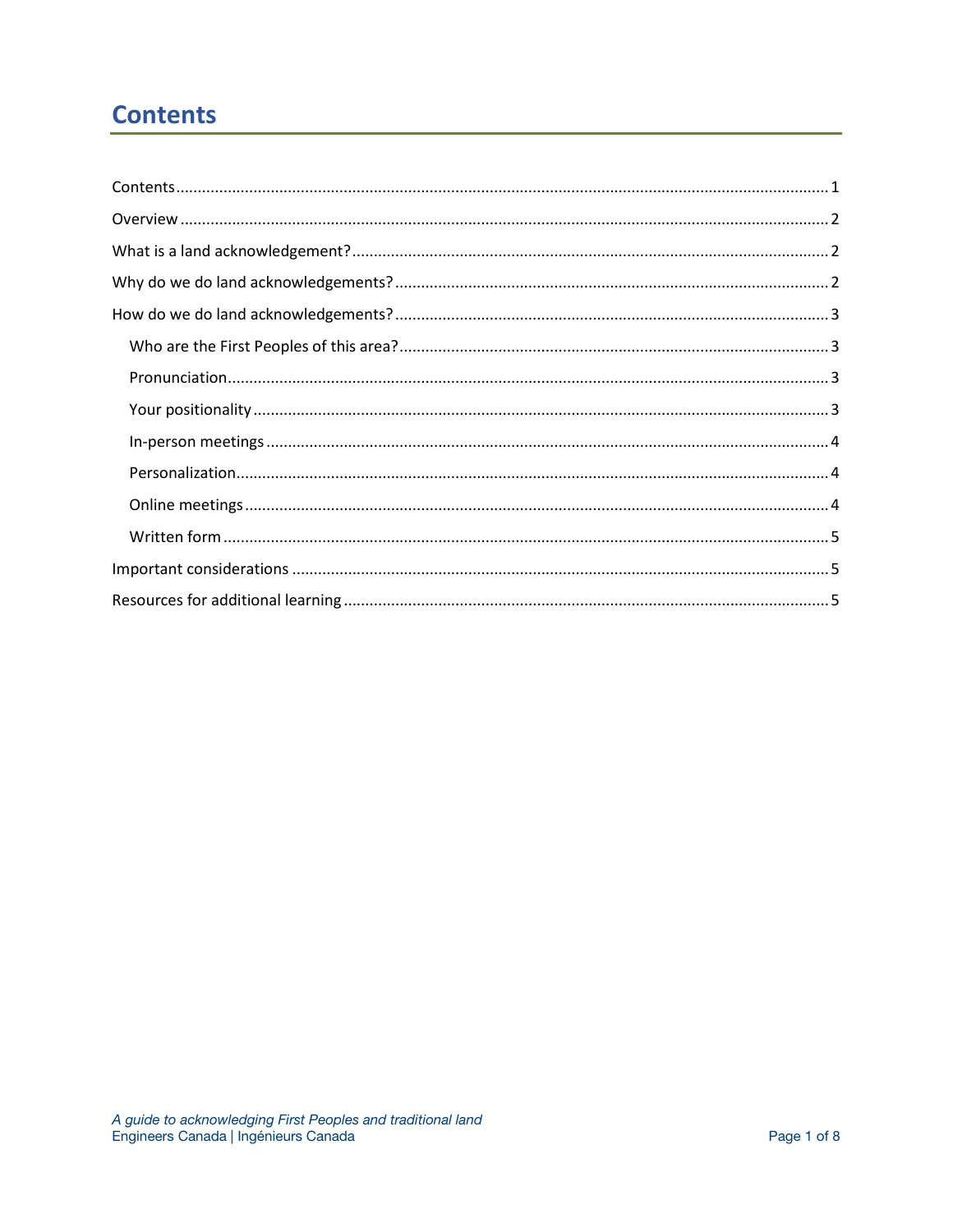## <span id="page-2-0"></span>**Overview**

Do you host meetings, or are working with volunteers and committees who host meetings? This resource is for you! The purpose of this document is to provide guidance and to answer questions for Engineers Canada staff for conducting land acknowledgements at the beginning of meetings, public events, and conferences.

This guideline will be your hub for understanding the value of conducting land acknowledgements, as well as tips, templates, and protocols for how to do a land acknowledgement at your meetings. It will be regularly updated by the Diversity, Equity, and Inclusion Manager.

# <span id="page-2-1"></span>**What is a land acknowledgement?**

The land acknowledgements we hear today are based on an old tradition or protocol carried out by Indigenous communities in Canada. It is intended as a way for guests to show their respect for and pay homage to the Indigenous community with which they are visiting and engaging with.

*"It recognizes the strength and wisdom of the place that has given rise to the people who are of that land and it invokes the spirit of that place to support your good intentions."* (S. Calvez., R. Roberts, 2020)

# <span id="page-2-2"></span>**Why do we do land acknowledgements?**

Land acknowledgements are a practice, but they are also part of a larger process that we are undertaking, as individuals and as an organization, towards reconciliation between non-Indigenous and Indigenous Peoples in Canada. The reality is that Indigenous people are underrepresented within the engineering profession and at the majority of the meetings and events we attend, so we have to be careful to not appropriate the traditional land acknowledgement practice in an empty and disconnected way. Engineers Canada supports the practices of land acknowledgements in order to:

- Complement self reflection and cultural competency of staff and volunteers.
- Raise awareness of Indigenous presence and land rights in everyday life, for ourselves and meeting participants.
- Recognize the history of colonialism and harms done by settlers to Indigenous communities, including to acknowledge the detrimental impacts that the engineering profession has had on Indigenous communities through discriminatory practices and disregard for Indigenous rights, traditions and knowledge; where decision-making that directly impacts Indigenous communities has ignored the rights of Indigenous Peoples to be stewards of their own land; where there has been a lack of free, prior and informed consent from Indigenous communities with regards to natural resource projects.
- Acknowledge our presence on the land as visitors and as a part of colonial history.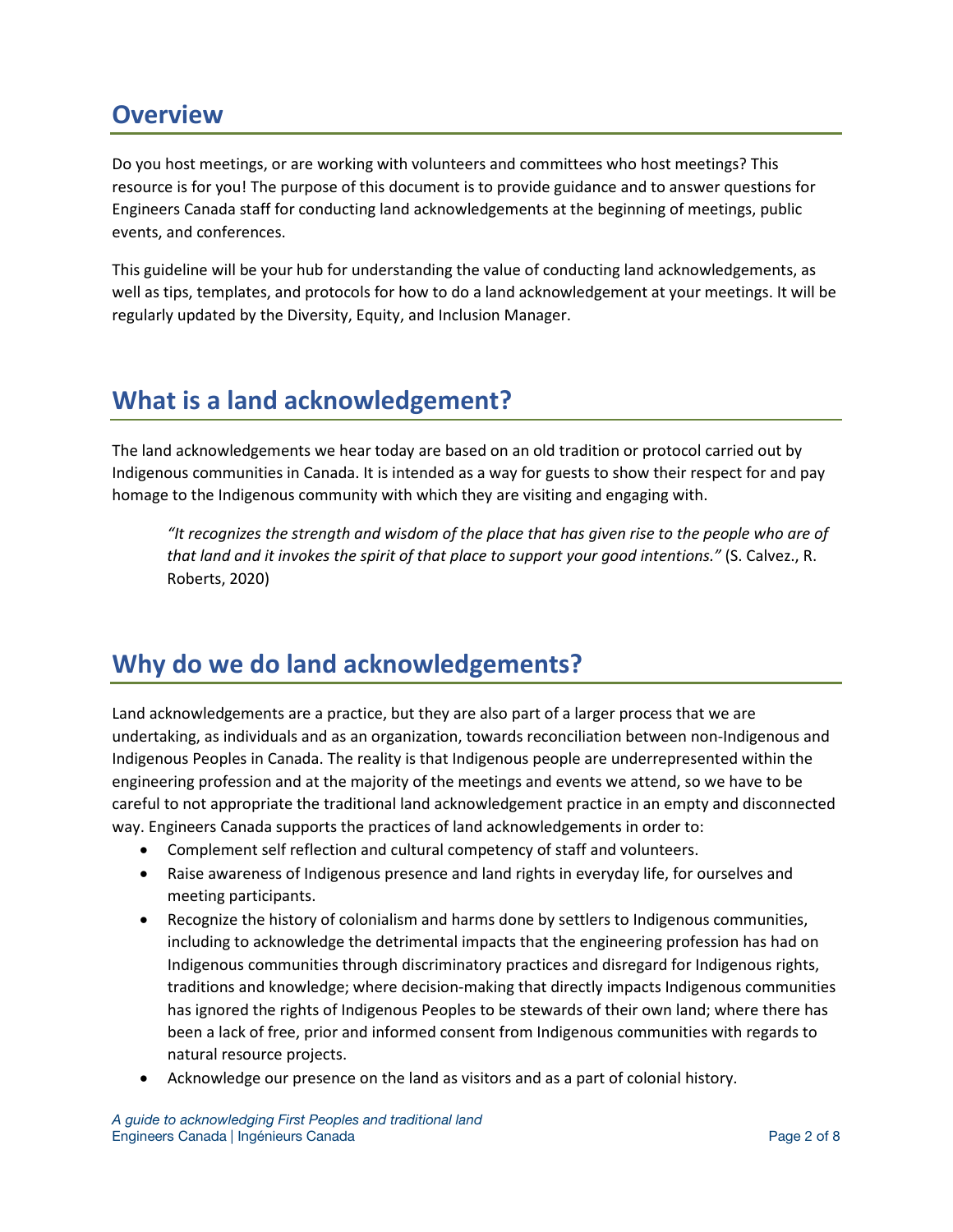Land acknowledgements are not meant to:

- threaten or alienate non-Indigenous or Indigenous people
- speak for or represent Indigenous communities
- appropriate Indigenous ideas and knowledge
- <span id="page-3-0"></span>• be the only action we take towards truth and reconciliation. (see Resource section)

# **How do we do land acknowledgements?**

The aim is to practice land acknowledgements in a meaningful way. To achieve this goal we have linked this guide to the provision of Indigenous awareness training for staff (4 Seasons of Reconciliation 2020), as well as a resource list for further learning (see Resources section).

## <span id="page-3-1"></span>Who are the First Peoples of this area?

Do your research to find out if the land you are gathering on is Treaty Territory (numbered treaties), Unceded Territory (not legally signed away to the Crown or to Canada), or part of Inuit and Métis homelands. Find the names of local First Nations communities who have lived there, and review the official formats we have provided for in-person and online meetings.

## <span id="page-3-2"></span>**Pronunciation**

There are hundreds of First Nations, Métis, and Inuit groups in Canada, and many territorial names and titles that settlers are not used to saying. Do not be afraid to ask questions and find out how to pronounce the local First Nation in your acknowledgement. If you are not sure how to pronounce a Nation's name, there are a number of ways to learn, including:

- Respectfully asking someone from that nation or from a local organization such as a Friendship Center or Indigenous Student Center.
- Check the nation's website; they may have a phonetic pronunciation on their "About" page, an audio-recording of their name, or videos that include people saying the nation's name.
- Call the nation after hours and listen to their answering machine recording.
- Review the attached guide which includes a pronunciation guide for each nation.

#### <span id="page-3-3"></span>Your positionality

Speaking from the heart about colonialism and your personal path on reconciliation is challenging. A first step is to speak to what you know: your own positionality, your settler background, your relationship (or lack thereof) with Indigenous people in Canada.

*"By recognizing the intimate relationship between the place and people, you are demonstrating that you understand what is important and that you are trustworthy. To do this, you must use your own voice and provide the Land Acknowledgement from your heart."* (S. Calvez., R. Roberts, 2020)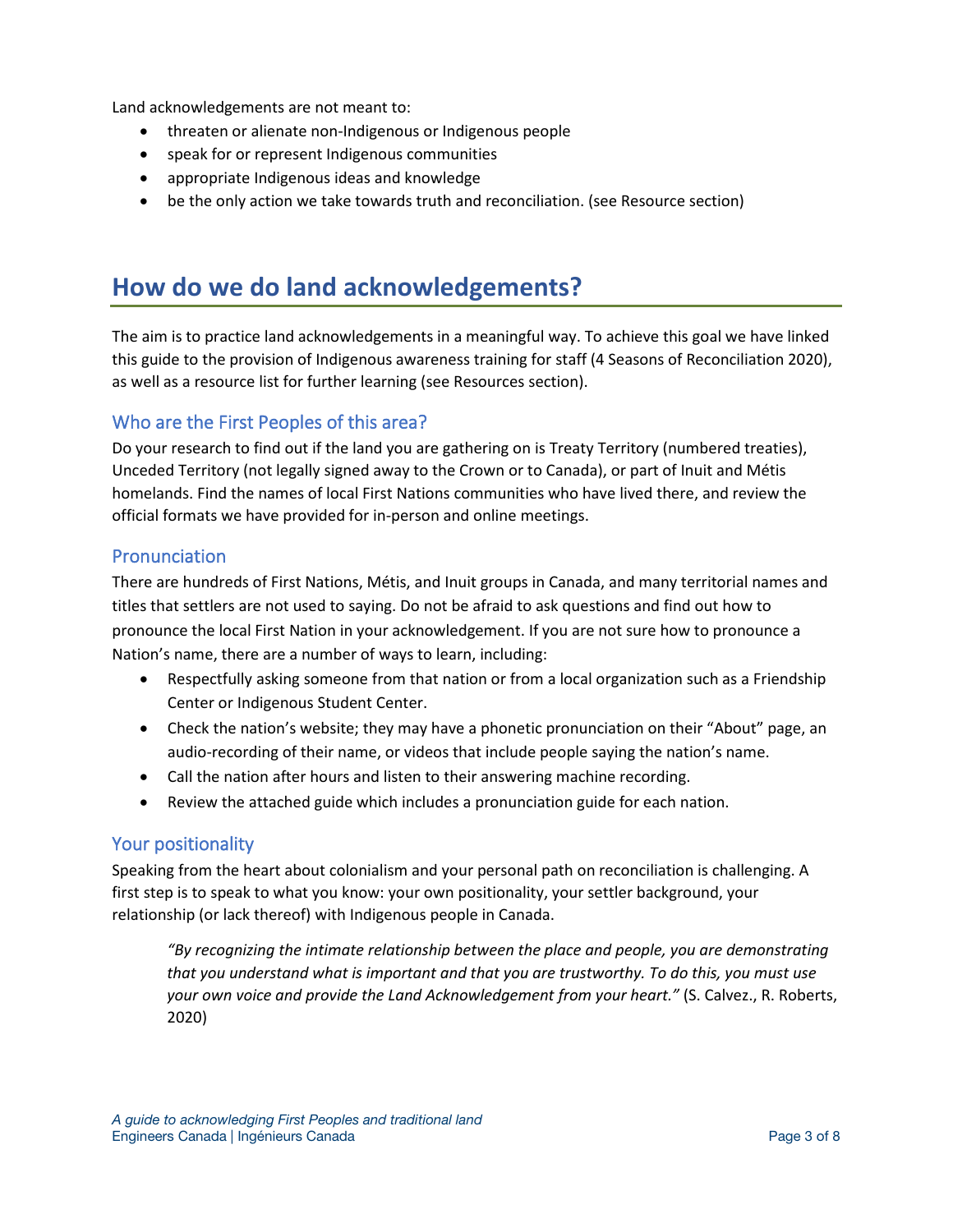## <span id="page-4-0"></span>In-person meetings

OTTAWA: "As a visitor on this land, I would like to begin by acknowledging that we are gathered on the traditional and unceded territory of the Algonquin Anishinabe People. To do so recognizes Indigenous Peoples long-standing presence in this territory.

Further, this recognition and respect for Indigenous Peoples and their lands is a key towards reconciliation.

Thank you."

## <span id="page-4-1"></span>Personalization

Making the land acknowledgement your own is the next step. Relate your experience and the meeting itself to the Indigenous people of the land. Here are some examples:

"As a settler myself, I am committed to… [describe your commitment to actively working against colonialism, towards reconciliation]."

"As a visitor on this land, coming from [describe your background], I strive to deepen my own understanding of the local Indigenous communities…. Reframe my responsibilities to land and community."

"I come with respect for this land that I am on today, and for the people who have and do reside here."

"The reason for our meeting today is to discuss a project that involves natural resources and directly impacts Indigenous communities. We acknowledge the need for meaningful consultation with Indigenous communities."

"We acknowledge the contributions of [name Indigenous community] to the project/work we are involved in today."

## <span id="page-4-2"></span>Online meetings

Land acknowledgements need to be part of all gatherings, including virtual meetings. Depending on the location of your participants, you may acknowledge all Indigenous groups, or research the First Peoples of the land you are on.

Here is the approved land acknowledgement you can use and personalize:

"I would like to begin by acknowledging the Indigenous Peoples of all the lands that we are on today. While we meet today on a virtual platform, I would like to take a moment to acknowledge the importance of the lands, which we each call home. We do this to reaffirm our commitment and responsibility in improving relationships between nations and to improving our own understanding of local Indigenous peoples and their cultures.

From coast to coast to coast, we acknowledge the ancestral and unceded territory of all the Inuit, Métis, and First Nations people that call this land home.

Please join me in a moment of reflection to acknowledge the harms and mistakes of the past and to consider how we are and can each, in our own way, try to move forward in a spirit of reconciliation and collaboration."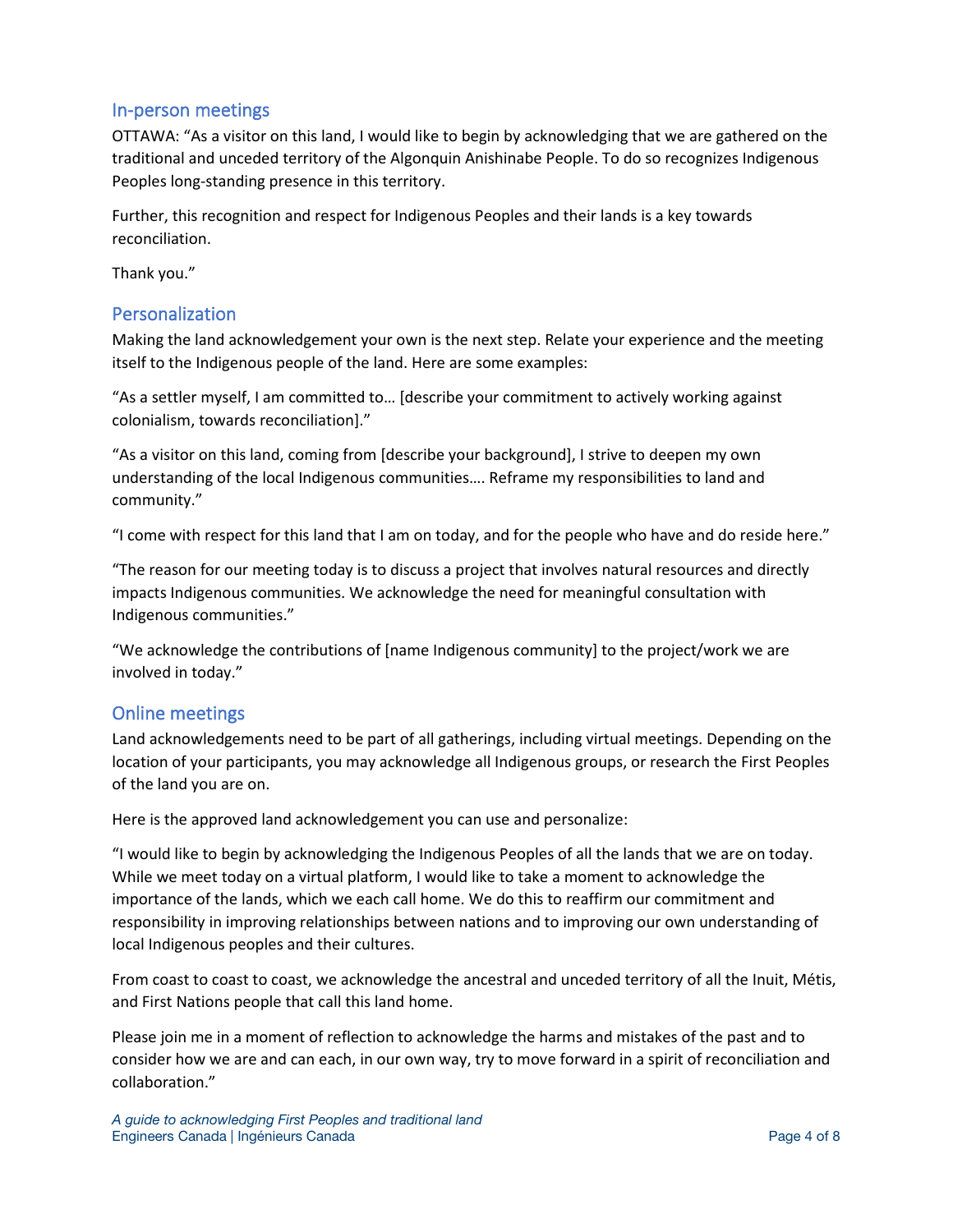## <span id="page-5-0"></span>Written form

**Email signatures** can include a land acknowledgement. Here is an example:

"The University of Alberta is located in ⊲Г<sup>∩</sup>bi<sup>→</sup>d<sup>n</sup>b"∆b<sup>5</sup> (Amiskwacîwâskahikan) on Treaty 6 territory, the territory of the Papaschase, and the homeland of the Métis Nation."

**Websites** can include land acknowledgements in the 'Contact Us' page. "The Canadian Institute of Planners (CIP) acknowledges it is located on the traditional, unceded territory of the Algonquin Anishnaabeg people."

Other ways to acknowledge the First Peoples of the land you are located on include publications, reports, and any other formal documents. Consider the physical space that you occupy, whether an office or facility, and explore ways you can ensure all visitors to your workplace are able to identify what traditional territory and land you are located on. For example, the written land acknowledgement on a plaque in your lobby or common area.

# <span id="page-5-1"></span>**Important considerations**

Know your audience: are there Indigenous people attending and participating in your meeting? They may have a perspective on the best way to acknowledge the territory, so consult with them.

Doing a land acknowledgment at the beginning of a meeting does not mean we are done! The work we need to do towards reconciliation with Indigenous Peoples is a long-term journey, specific to each individual, and is constantly evolving for our organization.

# <span id="page-5-2"></span>**Resources for additional learning**

**Land Acknowledgements** Teaching and Learning S. Calvez, R. Roberts, University of Saskatchewan 2020 [https://teaching.usask.ca/curriculum/indigenous\\_voices/land-acknowledgements/module.php](https://teaching.usask.ca/curriculum/indigenous_voices/land-acknowledgements/module.php)

**Land acknowledgement** Baroness von Sketch Show October 14, 2019 <https://youtu.be/xlG17C19nYo>

**Guide to Acknowledging First Peoples & Traditional Territory** Canadian Association of University Teachers <https://www.caut.ca/content/guide-acknowledging-first-peoples-traditional-territory>